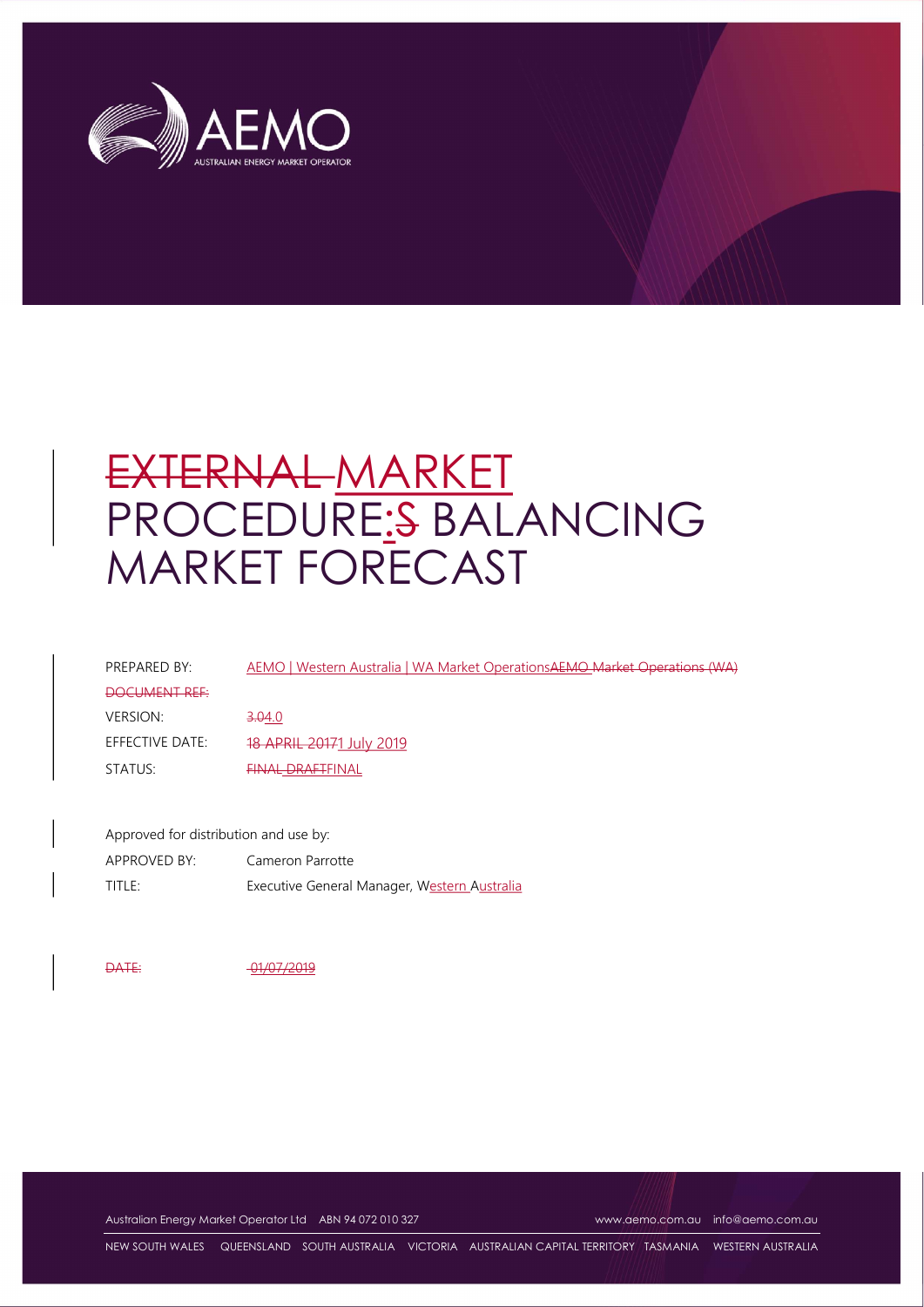

# VERSION RELEASE HISTORY

| Version | <b>Effective Date</b>                       | <b>Summary of Changes</b>                                                                                                                                                                                                                                                                                                                                                                                                                                                                                                                                                                                                                                                                                                                                                                                                                                                                                                                                   |
|---------|---------------------------------------------|-------------------------------------------------------------------------------------------------------------------------------------------------------------------------------------------------------------------------------------------------------------------------------------------------------------------------------------------------------------------------------------------------------------------------------------------------------------------------------------------------------------------------------------------------------------------------------------------------------------------------------------------------------------------------------------------------------------------------------------------------------------------------------------------------------------------------------------------------------------------------------------------------------------------------------------------------------------|
| 1.0     | <b>Balancing Market</b><br>Commencement Day | Market Procedure for Balancing Market Forecasts                                                                                                                                                                                                                                                                                                                                                                                                                                                                                                                                                                                                                                                                                                                                                                                                                                                                                                             |
| 2.0     | 30 November 2015                            | Changes resulting from transfer of functions from the IMO to AEMO                                                                                                                                                                                                                                                                                                                                                                                                                                                                                                                                                                                                                                                                                                                                                                                                                                                                                           |
| 3.0     | 18 April 2017                               | Changes resulting from the transfer of System Management functions to AEMO                                                                                                                                                                                                                                                                                                                                                                                                                                                                                                                                                                                                                                                                                                                                                                                                                                                                                  |
| 4.0     | 1 July 2019                                 | Amendments to Changes resulting from - Market Procedure resulting from-Procedure<br>Change Proposal AEPC_2019_06 relateding to:<br>the Rule Change Proposal RC 2014 06: Removal of Resource Plans and<br>Dispatchable Loads;-<br>Amendments to the Procedure under section 2.6 to include AEMO's obligations<br>with determining Fforecast sspare ecapacity now included in section 2.6;<br>resulting from -cChanges to the Chapter 11-definition of Balancing Forecast,<br>resulting from the Wholesale Electricity Market Rules Amending Rules 2016 made<br>by the Minister under regulation 7(4) of the Electricity Industry (Wholesale<br><b>Electricity Market) Regulations 2004 regarding the provision of spare capacity for</b><br>a trading interval; and<br>the Itransfer of the Procedure to the new AEMO Procedure template, formatting<br>amendments and minor administrative changes to align to WEM Rule clauses<br>referencing and wording. |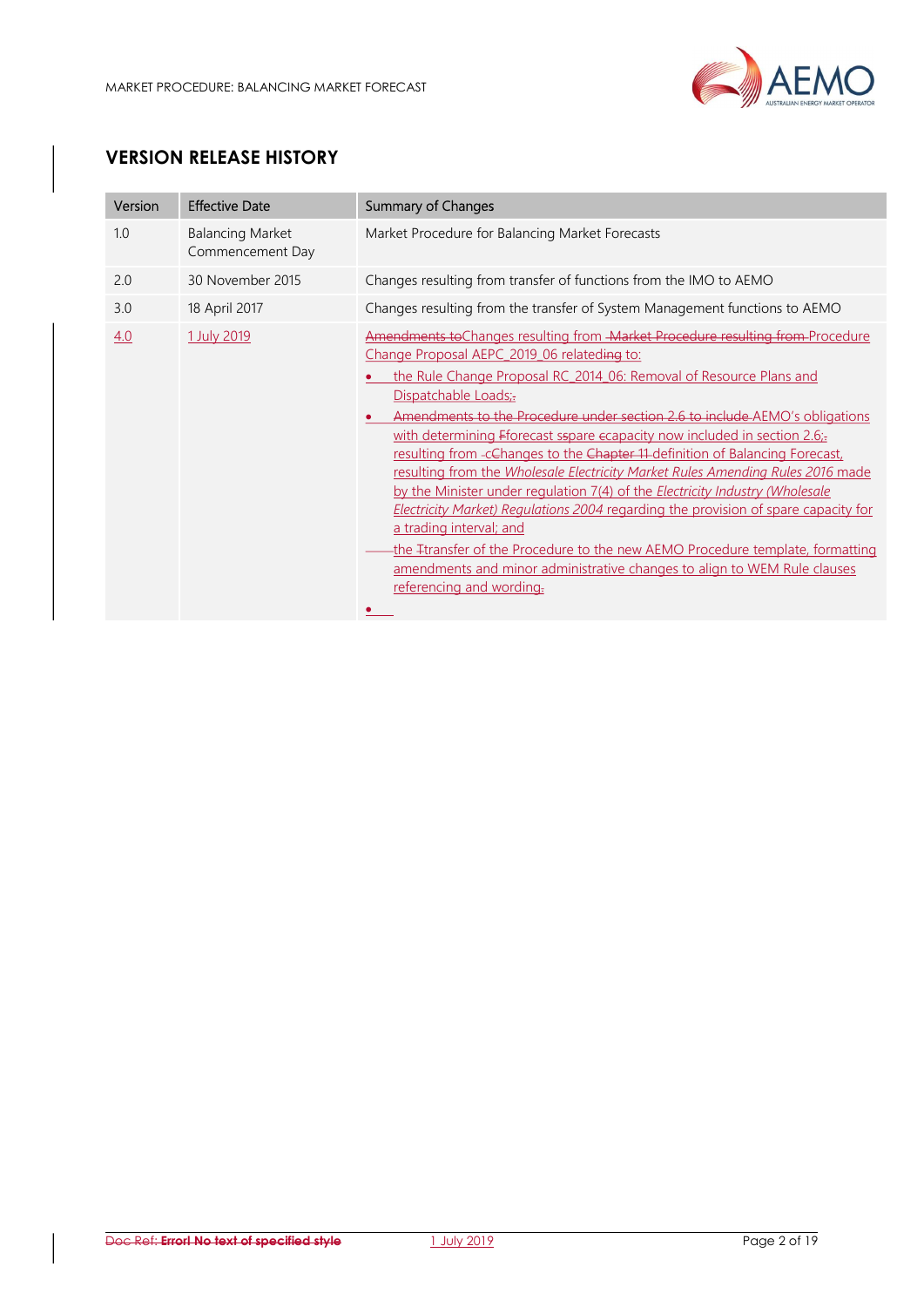

## **CONTENTS**

|             | <b>INTRODUCTION</b>                                                                                                                                            | 74                                 |
|-------------|----------------------------------------------------------------------------------------------------------------------------------------------------------------|------------------------------------|
| 1.1         | Purpose and scope                                                                                                                                              | 74                                 |
| 1.2         | Definitions and interpretation                                                                                                                                 | 84                                 |
| 1.3         | <b>Related documents</b>                                                                                                                                       | 95                                 |
|             | <b>FORECAST BMO</b>                                                                                                                                            | 96                                 |
| 2.1         | Background                                                                                                                                                     | 106                                |
| 2.2         | Preparation of the Forecast BMO<br><u> 1980 - Andrea Aonaichte, ann an t-Èireann an t-Èireann an t-Èireann an t-Èireann an t-Èireann an t-Èireann an </u>      | 116                                |
| 2.3         | Publication of Forecast BMO to Market Participants <b>Example 2018</b>                                                                                         | 147                                |
| 3           | <b>BALANCING FORECAST</b>                                                                                                                                      | 147                                |
| 3.1         | Background<br><u> 1980 - Jan Samuel Barbara, martin di shekara 1980 - Ang katalog asl na shekara 1980 - Ang katalog asl na shek</u>                            | 157                                |
| 3.2         | Forecast Relevant Dispatch Quantities<br><u> 1989 - Johann Stein, marwolaethau a bhann an t-Albann an t-Albann an t-Albann an t-Albann an t-Albann an t-Al</u> | 157                                |
| 3.3         | <b>Forecast Non-Scheduled Generation Quantities</b>                                                                                                            | 158                                |
| 3.4         | Preparation of Forecast Balancing Prices and Quantities <b>Constanting Prices</b> and Cuantities                                                               | 158                                |
| 3.5         | Forecast spare capacity<br><u> 1989 - Johann Barn, mars ann an t-Amhainn an t-Amhainn an t-Amhainn an t-Amhainn an t-Amhainn an t-Amhainn an</u>               | 168                                |
| 3.6         | Publication of Balancing Forecast information to Market Participants                                                                                           | 179                                |
| 3.7         | Unavailable information                                                                                                                                        | 1810                               |
|             |                                                                                                                                                                |                                    |
| 4           | <b>TIE BREAK PROCESS</b>                                                                                                                                       | 1840                               |
| 4.1         | Background and the contract of the contract of the contract of the contract of the contract of the contract of                                                 | 1810                               |
| 4.2         | Process                                                                                                                                                        | 1810                               |
|             | Introduction <b>Executive Construction Construction Construction Construction</b>                                                                              | -5                                 |
| <u> 1.1</u> | Purpose and scope and scope and a structure of the structure of the structure of the structure of the structure                                                | 5                                  |
| 1.2         | Definitions and interpretation entitled and all and all and all and all and all and all and all and all and all                                                | $\overline{\phantom{a}}$           |
| 1.3         | <b>Related documents</b>                                                                                                                                       |                                    |
|             | <b>FORECAST BMO</b>                                                                                                                                            | 구                                  |
| 2.1         | Background                                                                                                                                                     | 그                                  |
| 2.2         | <b>Preparation of the Forecast BMO</b>                                                                                                                         |                                    |
| 2.3         | Publication of Forecast BMO to Market Participants                                                                                                             |                                    |
|             |                                                                                                                                                                |                                    |
|             | <b>Balancing Forecast</b>                                                                                                                                      | $\overline{\mathbf{8}}$            |
| <u>3.1</u>  | <u> 1989 - Johann Stein, marwolaethau a bhann an t-Amhair an t-Amhair an t-Amhair an t-Amhair an t-Amhair an t-A</u><br><b>Background</b>                      | $\overline{\mathbf{8}}$            |
| 3.2         | Forecast Relevant Dispatch Quantities<br><u> 1989 - Johann Stein, marwolaethau a bhann an t-Amhair an t-Amhair an t-Amhair an t-Amhair an t-Amhair an t-A</u>  | $\overline{9}$                     |
| 3.3         | Forecast Non-Scheduled Generation Quantities <b>Constitution Constitution</b> Constitution Constitution Constitution                                           | $\overline{9}$                     |
| <u>3.4</u>  | Preparation of Forecast Balancing Prices and Quantities                                                                                                        | $\overline{9}$                     |
| <u>3.5</u>  | Forecast spare capacity                                                                                                                                        | $\overline{10}$                    |
| 3.6         | Publication of Balancing Forecast information to Market Participants<br>Unavailable information                                                                | $\overline{11}$<br>$\overline{11}$ |
| 3.7         |                                                                                                                                                                |                                    |
|             | Tie Break Process                                                                                                                                              | 42                                 |
| <u>4.1</u>  | Background                                                                                                                                                     | 12                                 |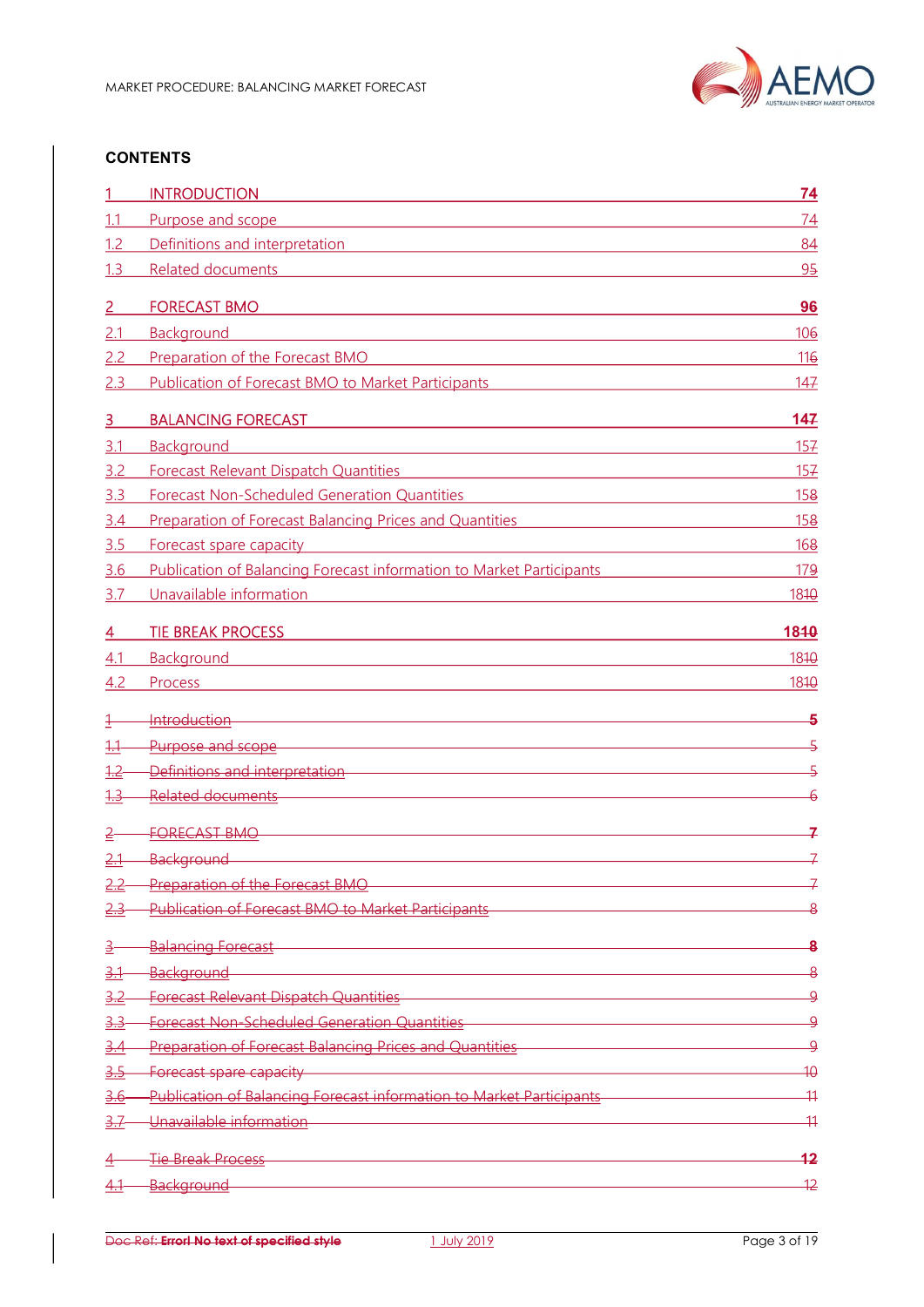

| …∠               | Process                                                              | 42              |
|------------------|----------------------------------------------------------------------|-----------------|
| ᠊᠇               | Introduction                                                         |                 |
| <del>1. t.</del> | Purpose and scope                                                    |                 |
| ے+               | Definitions and interpretation                                       |                 |
| ٠                | Related documents                                                    |                 |
|                  | <b>FORECAST BMO</b>                                                  |                 |
|                  | <u>Background</u>                                                    |                 |
| ∠.∠              | Preparation of the Forecast BMO                                      |                 |
|                  | <b>Forecast Non-Scheduled Generation Quantities</b>                  |                 |
|                  | <b>Forecast Relevant Dispatch Quantities</b>                         | Q               |
| د.∠              | <b>Preparation of Forecast Balancing Prices and Quantities</b>       | O               |
| 2.6              | Forecast spare capacity                                              | $\overline{40}$ |
| ←.+              | Publication of Balancing Forecast Information to Market Participants | 41              |
| 2.8              | Random number assignment                                             | 11              |
| <u>2.9</u>       | Unavailable information                                              | 11<br>п         |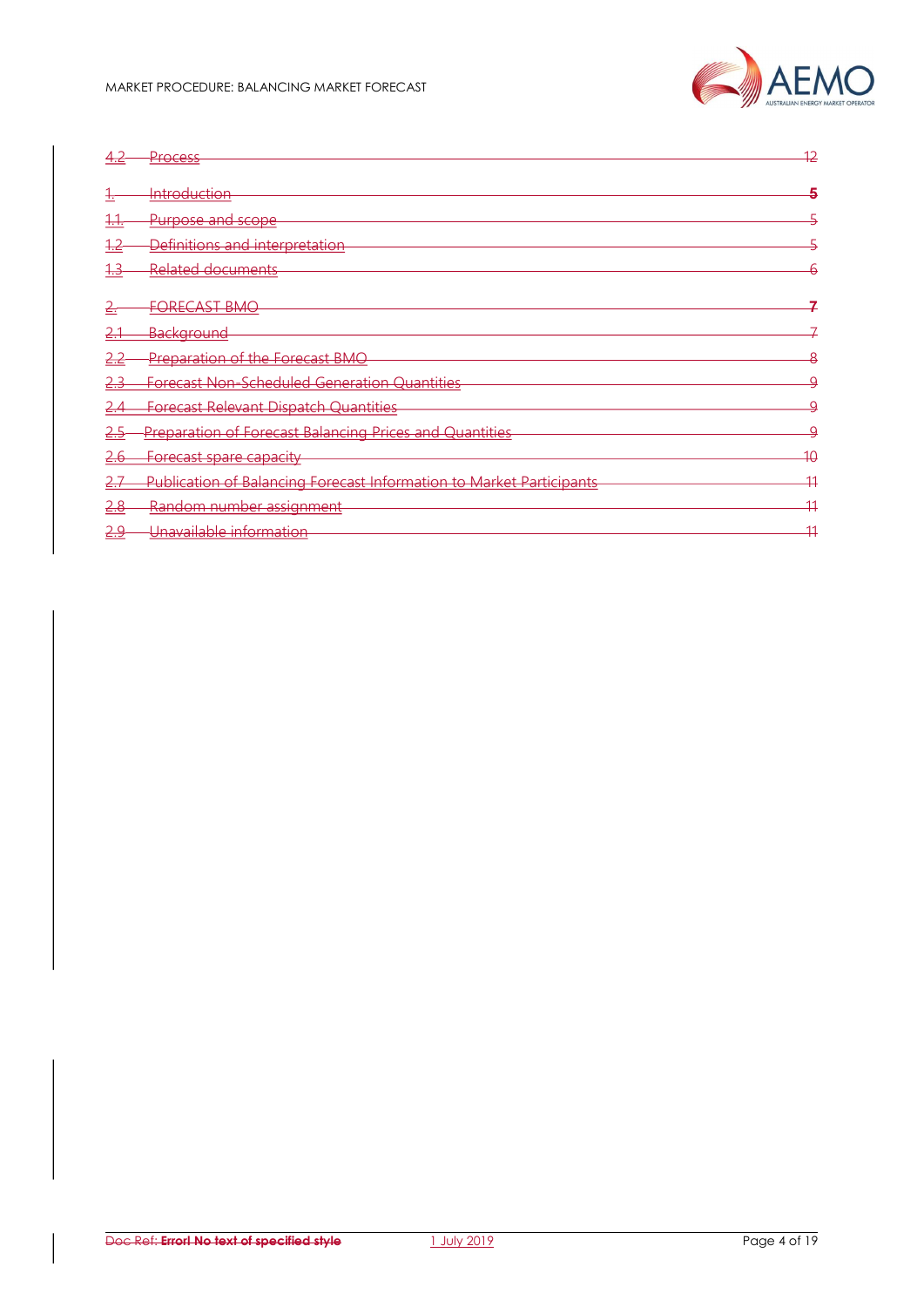

# PROCEDURE OVERVIEW

#### 1.1 Relationship with the Market Rules

- 1.1.1 This Balancing Market Forecast Procedure (Procedure) should be read in conjunction with sections 7A.3.15 to 7A.3.21 of the Wholesale Electricity Market (WEM) Rules (Market Rules).
- 1.1.2 Reference to particular Market Rules within the Procedure in bold and square brackets [Clause XX] are current as of 10 December 2016. These references are included for convenience only, and are not part of this Procedure.

#### 1.2 Purpose of this Procedure

- 1.2.1 This Procedure sets out the processes the Australian Energy Market Operator (AEMO) must follow in:
	- (a) Preparing the Forecast Balancing Merit Order (BMO) in accordance with clause 7A.3.16;
	- (b) Assigning priority to Facilities in the case where there is a tie in the Forecast BMO; and
	- (c) Preparing and publishing the Balancing Forecast in accordance with clauses 7A.3.19 to 7A.3.21 including the Balancing Quantities expected to be provided by each Market Participant [Clause 7A.3.17(a)].

#### 1.3 Application of this Procedure

- 1.3.1 This Procedure applies to AEMO in relation to the processes it must follow in preparing and publishing the Forecast BMO, the Balancing Forecast and the Balancing Quantities expected to be provided by each Market Participant.
- 1.3.2 In this Procedure where obligations are conferred on a Rule Participant, as outlined in step 1.3.1, that Rule Participant must comply with the relevant obligations in accordance with clauses 2.9.6, 2.9.7, 2.9.7A, 2.9.7B, 2.9.7C and 2.9.8, as applicable.

Note that prior to the Balancing Market Commencement Day, AEMO will have regard to the specific transition provisions for the new Balancing and Load Following markets, outlined in clause 1.10 of the Market Rules, with respect the processes outlined in this Procedure, as applicable.

## 1.4 Associated Market Procedures

1.4.1 The following AEMO Market Procedures are associated with this Procedure: (a) IMS Interface Market Procedure.

#### 1.5 Conventions Used

1.5.1 In this Procedure the conventions specified in clauses 1.3 – 1.5 of the Market Rules apply.

#### 1.6 Terminologies and Definitions

1.6.1 A word or phrase defined in the Market Rules, the Electricity Industry Act or the Regulations has the same meaning when used in this Procedure. In addition the following defined terms have the meaning given.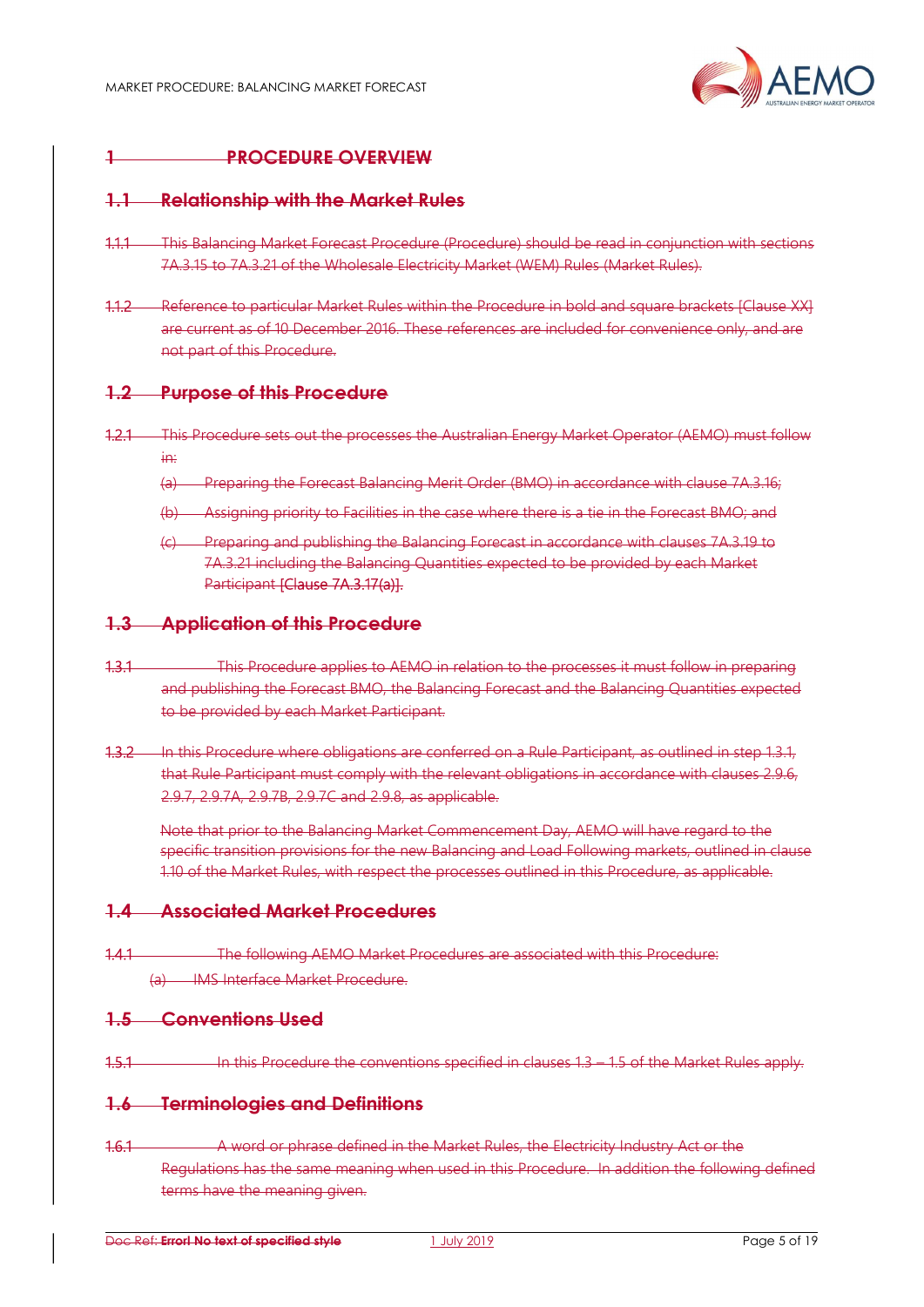

| <b>Term</b>        | <b>Definition</b>                                                 |
|--------------------|-------------------------------------------------------------------|
| Market Participant | The Market Systems maintained by AEMO for the purpose of enabling |
| <b>Interface</b>   | interactions between Market Participants and AEMO systems         |

#### 1.6.2 For clarity throughout this Procedure the:

(a) Forecast BMO refers to the BMO for future Trading Intervals in the Balancing Horizon; and

(b) BMO refers to the last Forecast BMO generated for a Trading Interval before the Trading Interval commences, using the most recent valid Balancing Submissions available.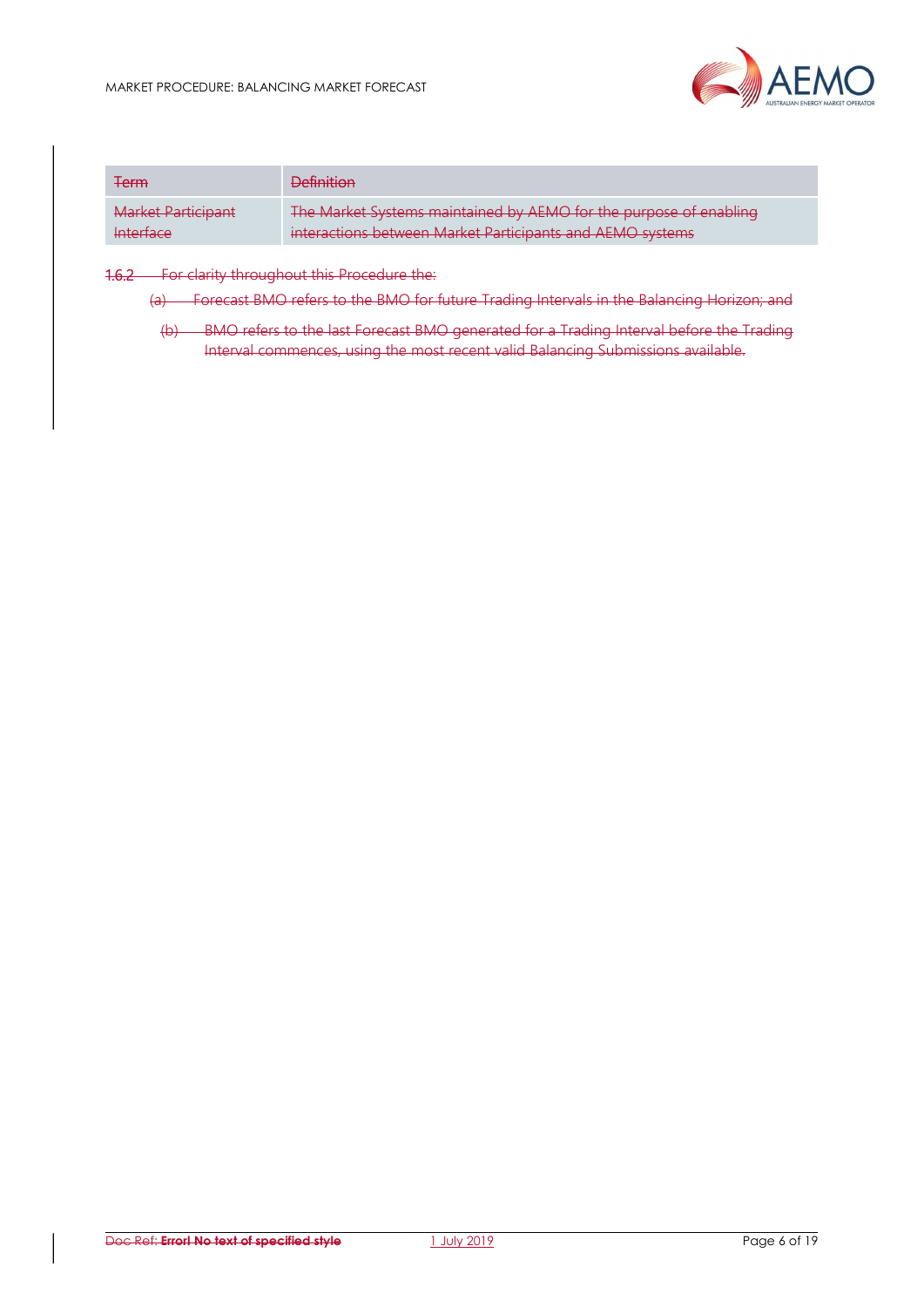

# 1 INTRODUCTION

# 1.1 Purpose and scope

- 1.1.1 This is the Market Procedure: Balancing Market Forecast (Procedure) Procedure is made under clauses 7A.3.3 and 7A.3.4 of the Wholesale Electricity Market (WEM) Rules (WEM Rules).
- 1.1.2 This Procedure applies to AEMO in relation to the processes it must follow in preparing and publishing the Forecast BMO, the Balancing Forecast and the Balancing Quantities expected to be provided by each Market Participant.
- 1.1.3 This Procedure has effect only for the purposes set out in the WEM Rules and the WEM Rules prevail over these Procedures to the extent of any inconsistency.
- In this Procedure where obligations are conferred on a Rule Participant, as outlined in step 1.3.1 of this Procedure, that Rule Participant must comply with the relevant obligations in accordance with clauses 2.9.6, 2.9.7, 2.9.7A, 2.9.7B, 2.9.7C and 2.9.8, as applicable.

Note that prior to the Balancing Market Commencement Day, AEMO will have regard to the specific transition provisions for the new Balancing and Load Following markets, outlined in clause 1.10 of the Market Rules, with respect the processes outlined in this Procedure, as applicable.

- 1.1.4 1.1.4 The purpose of this Procedure is to describe the processes AEMO must follow [cClause] 7A.3.3] when:
	- (a) (a) determining Forecast BMOs and providing them to System Management;
	- (b) (b)  $\left(\frac{b}{c}\right)$  preparing and publishing Balancing Forecasts; and
	- (c)  $\left( \epsilon \right)$  (e)  $\epsilon$   $\epsilon$   $\epsilon$   $\epsilon$   $\epsilon$   $\epsilon$   $\epsilon$  assigning priority to Facilities in the case where there is a tie in a Forecast BMO or Forecast LFAS Merit Order.
- 1.1.5 AEMO must develop the Balancing Forecast Market Procedure in accordance with the following principles {clause 7A.3.4]:
	- (a) to the extent reasonably practicable, Balancing Forecasts must use the latest information available to AEMO; and
	- (b) Balancing Forecasts must provide Market Participants with information upon which to make an assessment regarding their Balancing Submissions and whether to update a Balancing Submission.
- 1.1.6 In this Procedure where obligations are conferred on a Rule Participant, that Rule Participant must comply with the relevant obligations in accordance with clauses 2.9.6, 2.9.7, 2.9.7A, 2.9.7B, 2.9.7C and 2.9.8 of the WEM Rules, as applicable.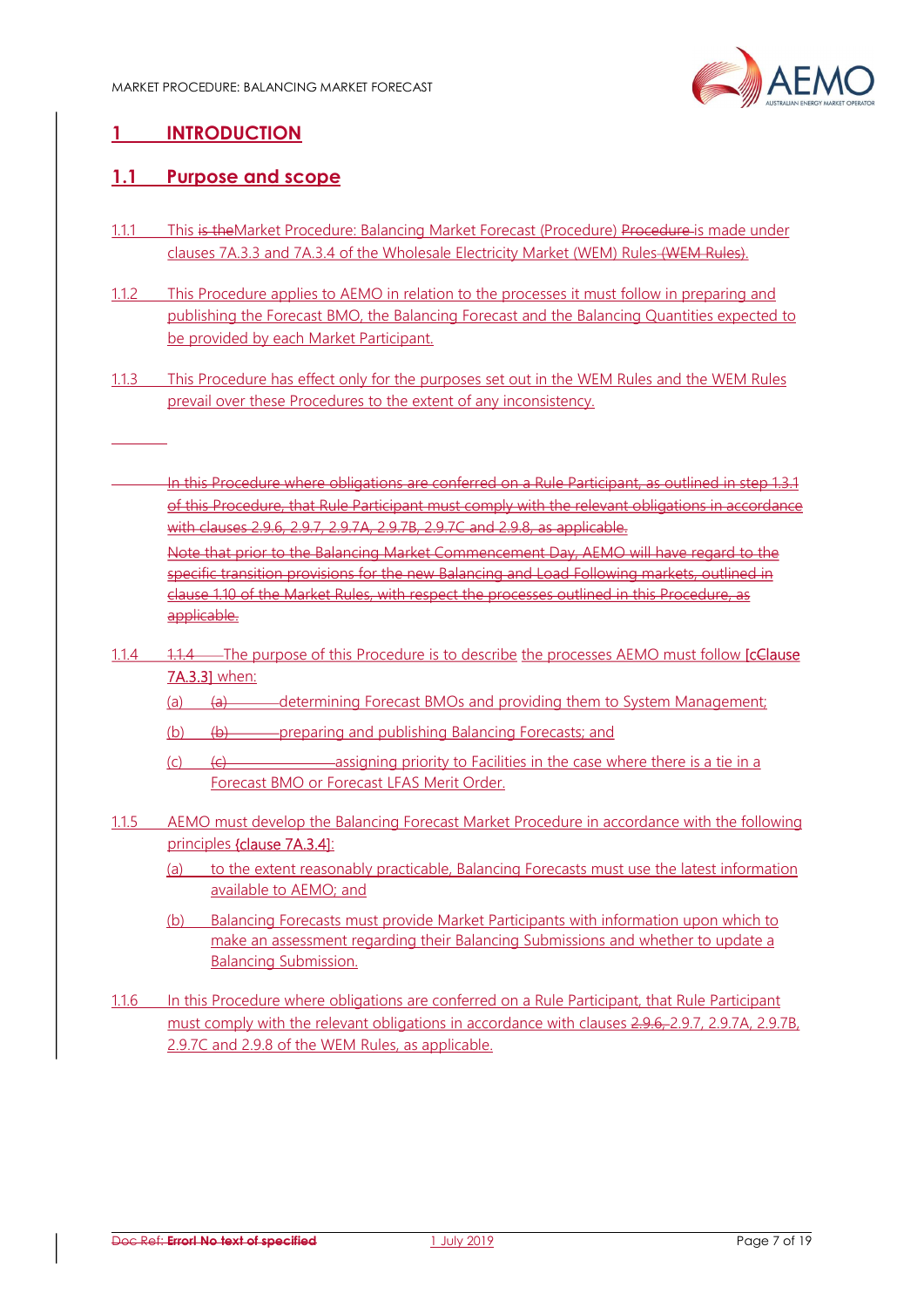

- 1.1.7 Reference to particular WEM Rules within the Procedure in bold and square brackets [clause XX] are included for convenience only, and are not part of this Procedure.
- 1.1.8 1.1.5 All interactions between AEMO and Market Participants referred to in this Procedure will be conducted through the Wholesale Electricity Market Systems (WEMS).

# 1.2 Definitions and interpretation

#### 1.2.1 Glossary

#### 1.2.1 Glossary

Terms defined in the WEM Rules have the same meanings in this Procedures unless otherwise specified in this clause.

The words, phrases and abbreviations in the table below have the meanings set out opposite them in the table when used in this Procedures.

| Term                                   | Definition                                                                                                                                                                                                                                                                                                                                                                                                                                                                                                                                                                                                                                                                                                                                       |
|----------------------------------------|--------------------------------------------------------------------------------------------------------------------------------------------------------------------------------------------------------------------------------------------------------------------------------------------------------------------------------------------------------------------------------------------------------------------------------------------------------------------------------------------------------------------------------------------------------------------------------------------------------------------------------------------------------------------------------------------------------------------------------------------------|
| <b>Market Participant</b><br>Interface | The Market Systems maintained by AEMO for the purpose of enabling interactions<br>between Market Participants and AEMO systems                                                                                                                                                                                                                                                                                                                                                                                                                                                                                                                                                                                                                   |
| <b>BMO</b>                             | See Balancing Merit Order.                                                                                                                                                                                                                                                                                                                                                                                                                                                                                                                                                                                                                                                                                                                       |
| <b>Balancing Merit Order</b><br>(BMO)  | Balancing Merit Order: Means, for a Trading Interval, the ordered list of Balancing<br>Facilities, and associated quantities, used by System Management for issuing Dispatch<br>Instructions for the Trading Interval, determined as:<br>(a) the last Forecast BMO for the Trading Interval received by System Management<br>a)<br>under clause 7A.3.1(b) of the WEM Rules; or<br>(b) if no Forecast BMO is received, the Balancing Merit Order that was used by<br>b)<br>System Management for issuing Dispatch Instructions for the same Trading<br>Interval on the most recent Business Day if the Trading Interval occurs on a<br>Business Day, or the most recent non-Business Day if the Trading Interval occurs<br>on a non-Business Day. |
| <b>Forecast BMO</b>                    | Means the ordered list of Balancing Facilities, and associated quantities, determined by<br>AEMO under clause 7A.3.1(a) of the WEM Rules.                                                                                                                                                                                                                                                                                                                                                                                                                                                                                                                                                                                                        |
| <b>Market Participant</b><br>Interface | An application within the WEMS which provides a user interface, and B2B interfaces, for<br>Market Participants to participate in the WEM. This application includes functionality that<br>enables:<br>mMaintenance of Market Participant and Facility registration data;<br>sSubmissions into the WEM markets systems;<br>uUser management; and<br>mMarket data reports;<br>Access to settlement and prudential information.                                                                                                                                                                                                                                                                                                                     |
| <b>WEMS</b>                            | The mMarket Ssystems maintained by AEMO for the purpose of enabling interactions<br>between Market Participants and AEMO.                                                                                                                                                                                                                                                                                                                                                                                                                                                                                                                                                                                                                        |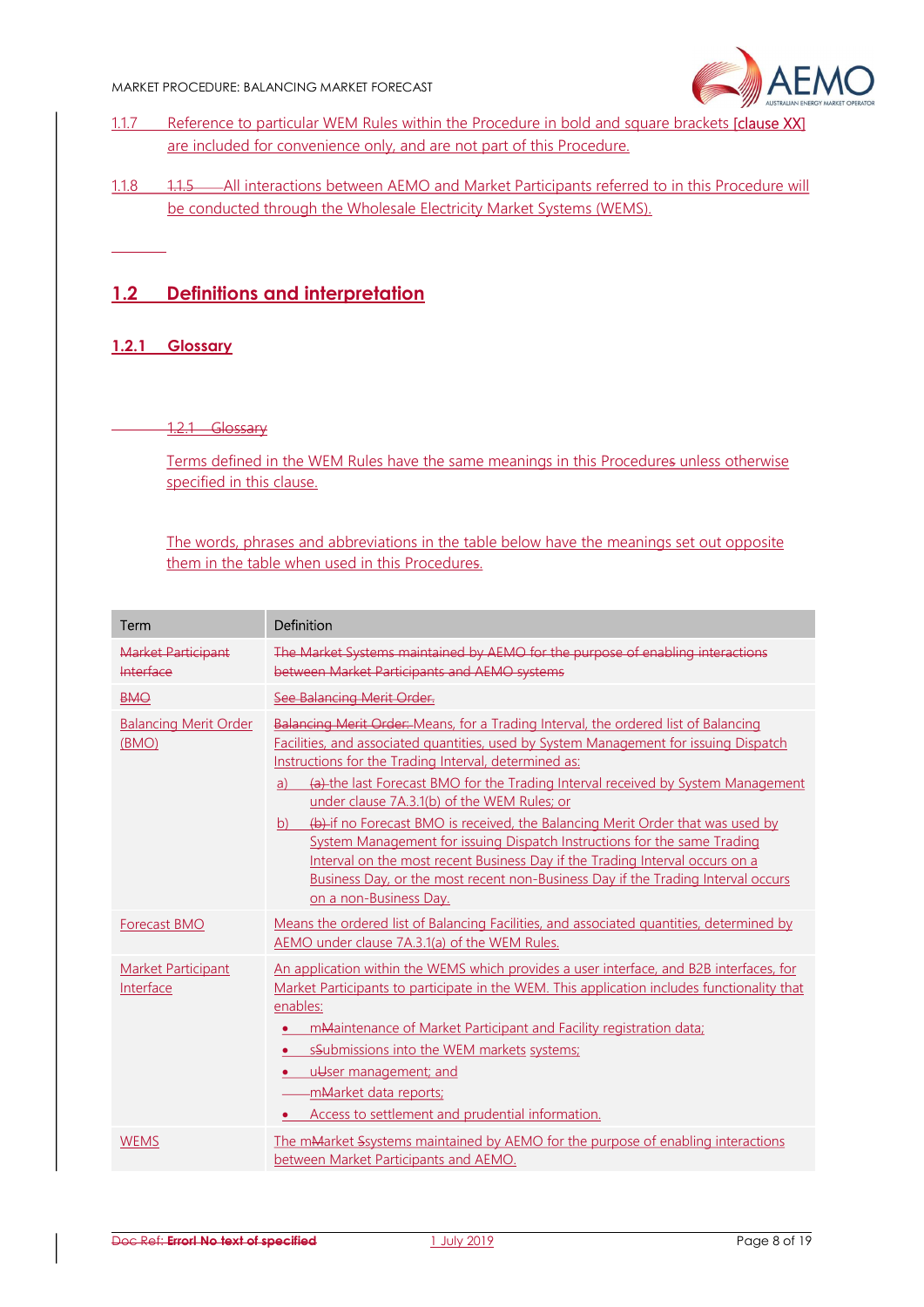

#### 1.2.2 Glossary

#### Interpretation

The following principles of interpretation apply to this Procedure unless otherwise expressly indicated:

(a) references to time are references to Australian Western Standard Time.

- (a)(b) terms that are capitalised, but not defined in this Procedure, have the meaning given in the WEM Rules;
- (c) to the extent that this Procedure is inconsistent with the WEM Rules, the WEM Rules prevail to the extent of the inconsistency;
- (b)(d) a reference to the WEM Rules or Market Procedures includes any associated forms required or contemplated by the WEM Rules or Market Procedures; and
- (c)(e) words expressed in the singular include the plural and vice versa.

In this Procedure the conventions specified in clausessections 1.3 to-1.5 of the Market WEM Rules apply.

## 1.3 Related documents

The following Market Procedures, Power System Operation Procedures (PSOPs) and market documents (available on the Market Web -Site<sup>1</sup>) provides background information to this Procedure:

(a) Market Procedure: Notices and Communications;

(b) Market Procedure: IMS Interface; and

(c) PSOP: Dispatch.

# 2 FORECAST BMO

-

<sup>&</sup>lt;sup>1</sup> Available at http://aemo.com.au/Electricity/Wholesale-Electricity-Market-WEM/Procedures.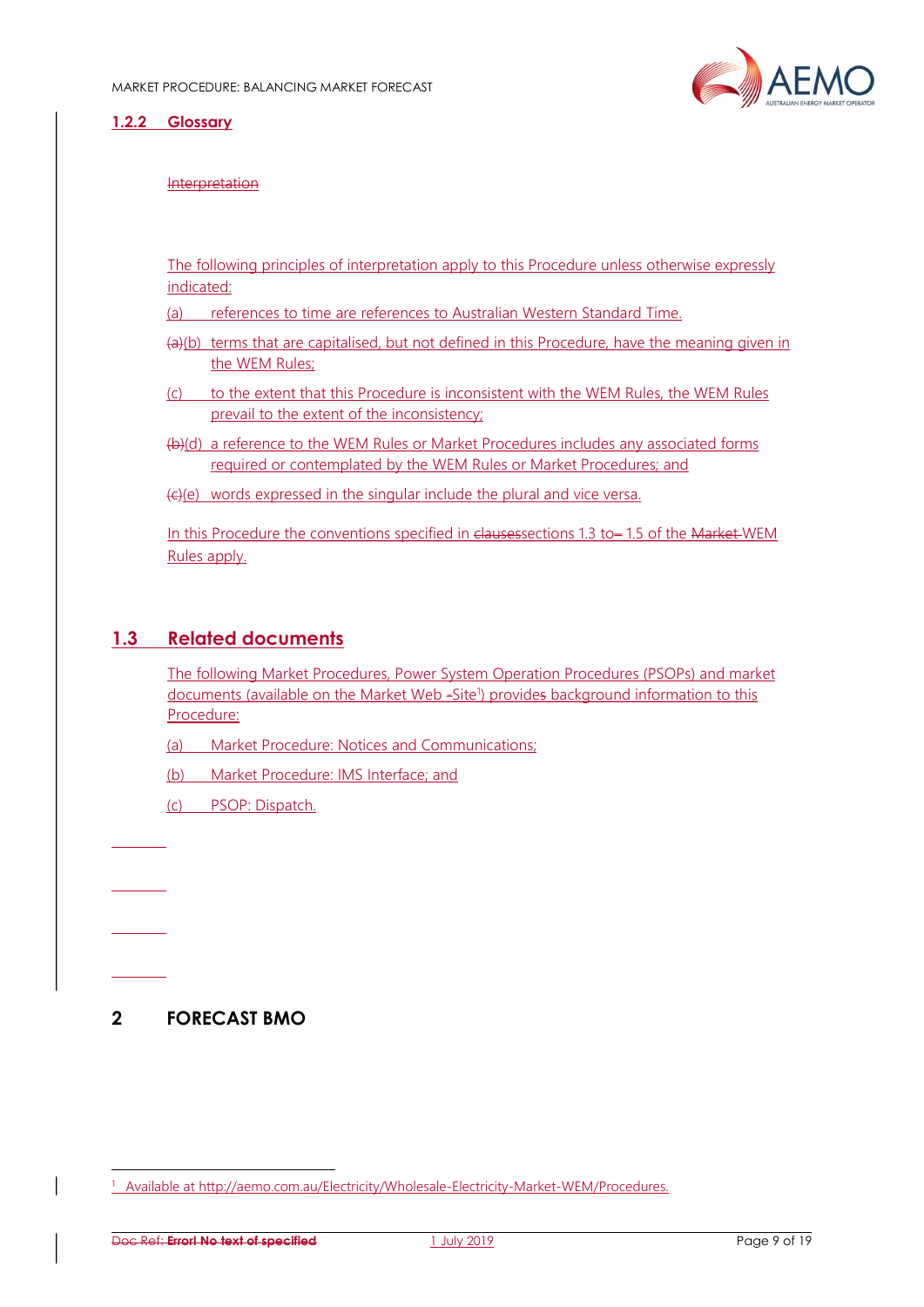

2.1-Background

# $2.1$

 $\overline{\phantom{a}}$ 

|                   | first 15 -minutes of each Trading Interval, for each future Trading Interval in the Balancing                                                                                                                               |
|-------------------|-----------------------------------------------------------------------------------------------------------------------------------------------------------------------------------------------------------------------------|
|                   | Horizon [cClause 7A.3.1]:                                                                                                                                                                                                   |
| (d)               | determine the Forecast BMO in accordance with clause 7A.3.2 of the WEM Rules using the<br>most recent, valid Balancing Submissions available to it;                                                                         |
| (e)               | provide System Management with the Forecast BMO determined under clause 7A.3.1(a) of<br>the WEM Rules; and                                                                                                                  |
|                   | provide each Market Participant with the EOI Quantities expected to be provided by each<br>of that Market Participant's Balancing Facilities in the Forecast BMO determined under<br>clause 7A.3.1(a) of the WEM Rules; and |
| (f)               | If AEMO has sufficient information available to it, determine the Balancing Forecast and<br>publish it on the Market Web-Site.                                                                                              |
| $\leftrightarrow$ | determine a Forecast BMO for each future Trading Interval in the Balancing Horizon<br>[Clause 7A.3.16];                                                                                                                     |
|                   | (b) determine the Balancing Quantities expected to be provided by each Market Participant<br>for each future Trading Interval in the Balancing Horizon whenever it prepares a Forecast<br><b>BMO [Clause 7A.3.17];</b>      |
|                   | (c) determine the Balancing Forecast for each Trading Interval in the Balancing Horizon,<br>where sufficient information has been made available [Clause 7A.3.19];                                                          |
|                   | (d) update the Balancing Forecast using, to the extent practicable, the latest information<br>available to AEMO [Clause 7A.3.20(a)];                                                                                        |
|                   | (e) by the end of every half hour, publish on the Market Website a Balancing Forecast for<br>each future Trading Interval in the Balancing Horizon [Clause 7A.3.21(b)]; and                                                 |
| (f)               | as soon as practicable, publish any aggregate forecast output of Non-Scheduled<br>Generators which is determined by AEMO (in its capacity as System Management)<br>[Clause 7A.3.21(c)].                                     |

(a) AEMO to develop and assess the implications, including system security and system constraints, of likely generation dispatch schedules in future Trading Intervals of the Balancing Horizon;

accordance with this Procedure. The purpose of the Forecast BMO is to enable:

Balancing Submissions available to AEMO for the Trading Interval, as determined by AEMO in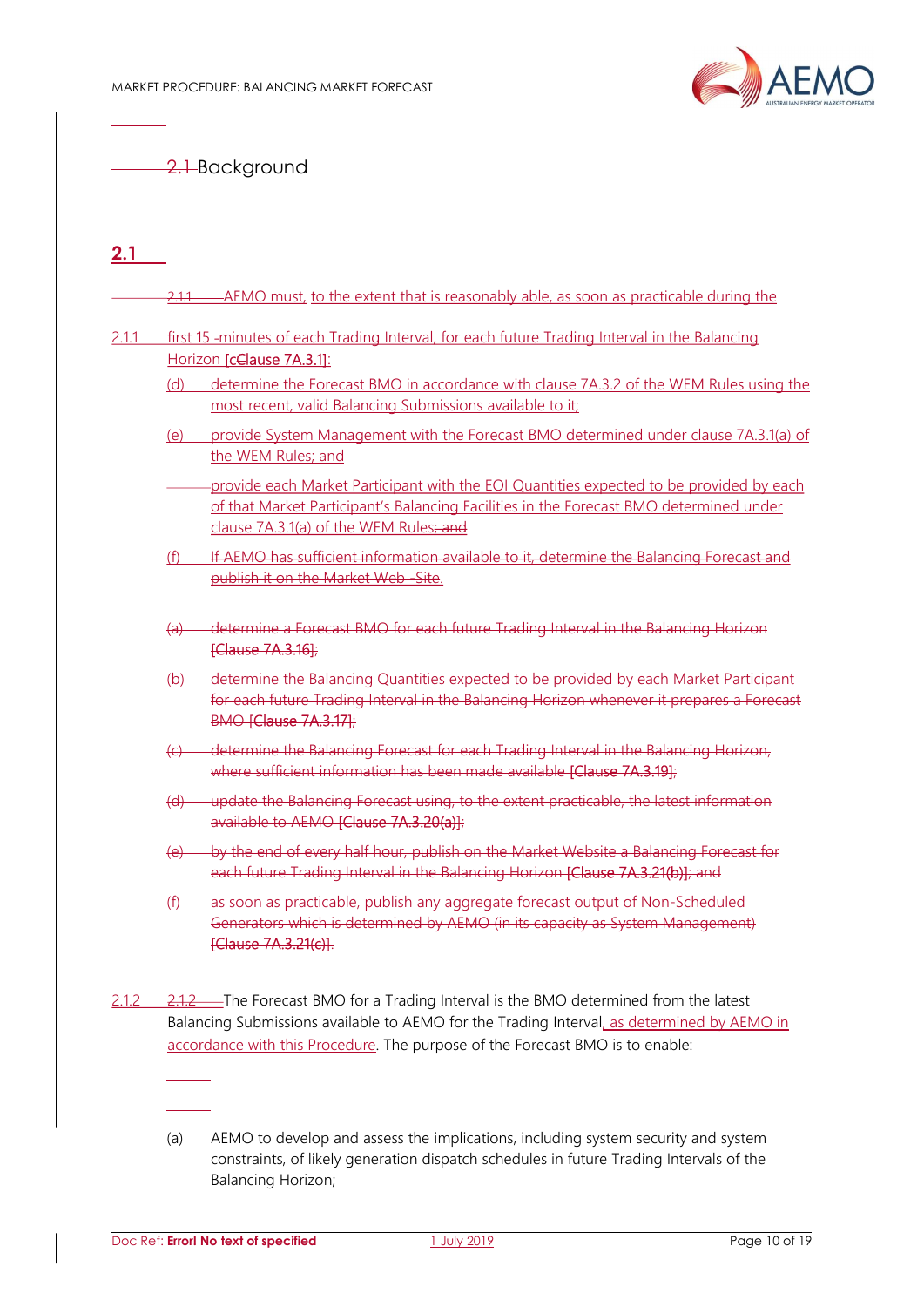

- (b) Market Participants, in preparing their Balancing Submissions, to take account of the BalancingQquantities expected to be dispatched in future Trading Intervals of the Balancing Horizon, <del>(including to meet their obligations i</del>n accordance with clauses 7A.2.8(a) and 7A.2.9(a)(i)) of the WEM Rules;
- (c) Market Participants, in preparing their Balancing Submissions, to take account of aggregated Balancing Price-Quantity supply curves for future Trading Intervals of the Balancing Horizon, (including to meet their obligations in accordance with clauses 7A.2.8(a) and 7A.2.9(a)(i)) of the WEM Rules;
	- AEMO, for a Trading Interval for which the BMO is not available, to determine the appropriate levels of dispatch for Balancing Facilities [Clause \_7.6.2B] AEMO, for a Trading Interval for which the BMO is not available, to determine the appropriate levels of dispatch for Balancing Facilities from the latest available Forecast BMO generated in accordance with clause 7A.3.1(a) of the WEM Rules-; and

(d)

- (e) (e) AEMO, for a Trading interval for which the Balancing Price Pricing BMO and the BMO are — not available, to determine the Balancing Price from the most recent Forecast BMO [cClause 7A.3.13].(b)].
- (a) Relevant Dispatch Quantity, in MW, at the end of the Trading Interval (as determined by AEMO (in its capacity as System Management) under clause 7A.3.15 of the WEM Rules);
- (b) aggregate EOI Quantityoutput, in MW, at the end of the Trading Interval, of all Non-Scheduled Generators which are Balancing Facilities; and
- (c) Balancing Price.

The2.1.3 The Balancing Forecast includes forecasts, for each Trading Interval during the Balancing Horizon, of the:

2.1.1 2.1.4 The purpose of the Balancing Forecast is to provide Market Generators with information upon which to make an assessment regarding the making or updating of a Balancing Submission in accordance with clauses 7A.2.8(a) and 7A.2.9(a)(i).

# 2.2 - Preparation of the Forecast BMO

- 2.1.22.2.1 2.2.1 Each half hour, AsAas soon as practicable during the first 15 minutsminutes of each Trading Interval, AEMO must determine the Forecast BMO for each future Trading Interval in the Balancing Horizon by [cClause -7A.3.21]:
	- (a) converting the price in each Balancing Price-Quantity Pair for a Balancing Facility that is not in the Balancing Portfolio to a Loss Factor Adjusted Price, for all Balancing Facilities except the Balancing Portfolio-**[Clause 7A.3.2(a)]**;
	- (b) where AEMO (in its capacity as System Management) prepares a forecast End of Interval (EOI) Quantity in accordance with clause 7A.3.15 of the WEM Rules for a Non-Scheduled Generator that is the subject of a Facility Balancing Submission, altering the quantity in that Balancing Submission to the most recent forecast value determined by AEMO;
	- (c) creating a table of all of the quantities from Balancing Submissions in steps 2.2.1(a)(a) and  $2.2.1(b)(b)$  of this Procedure, with corresponding Loss Factor Adjusted Prices, and all of the quantities and corresponding prices from Balancing Portfolio Balancing Submissions;
	- (d) sorting the table of quantities and corresponding prices created in step- 2.2.1(c)( $\epsilon$ ) of this Procedure in order of lowest to highest price; [Clause 7A.3.2]; and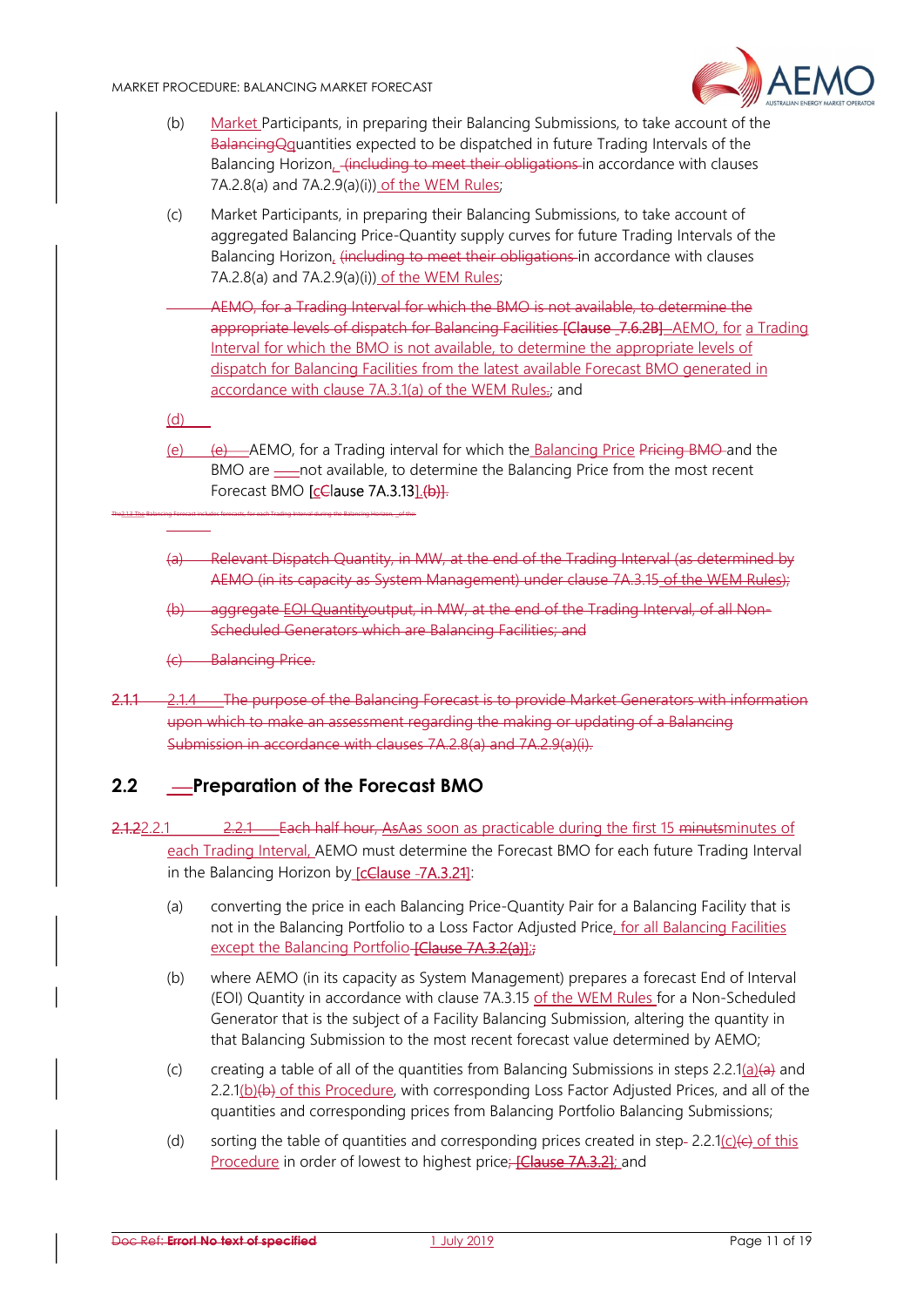

- $(e)$  where any Price-Quantity Peairs in the table created in step 2.2.1(d)(d) of this Procedure have an identical price, breaking the tie in accordance with clause 7A.3.23 of the WEM Rules as follows:
- (i) where that price equals either the Alternate Maximum STEM Price or the Maximum STEM Price, sorting the affected Price-Quantity pairs in the order shown in Figure 1 as if the Facility with the highest random number, as assigned in section 2.8.1 2.8.1 of this Procedure, had the highest price;
- (ii) where that price equals the Minimum STEM Price, sorting the affected Price-Quantity pairs in the following order shown in Figure 2 as if the Facility with the lowest random number. as assigned in section 2.8.1 2.8.1 of this Procedure, had the lowest price;
- (iii)(e) where that price does not equal the Minimum STEM Price, the Maximum STEM Price or the Alternate Maximum STEM Price, sorting the affected quantities in ascending order using the random number assigned to the Facility by AEMO in step 2.82.8 of this Procedure, as if the Facility with the lowest random number had the lowest price.section 4.2 of this Procedure.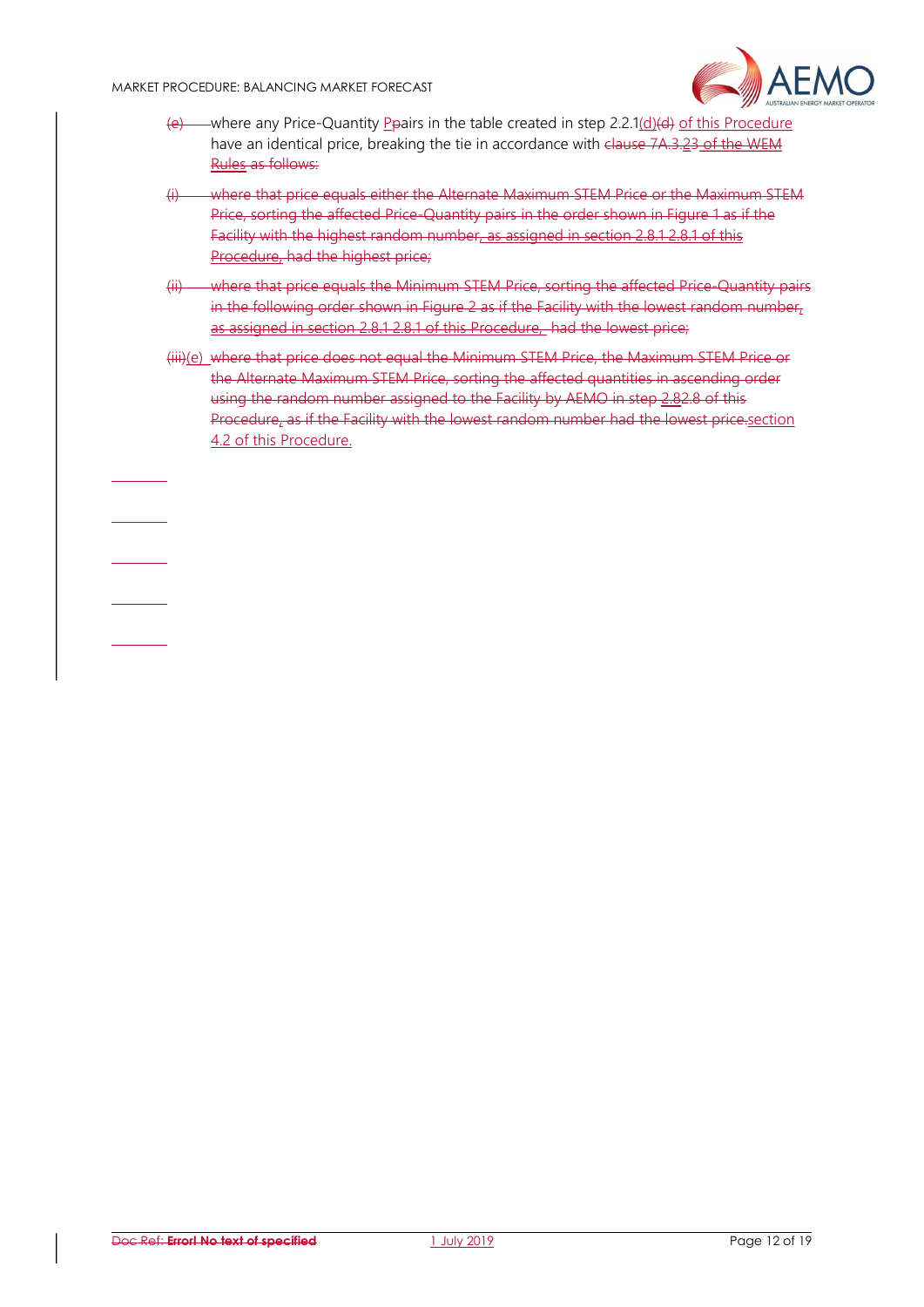

Figure 1 Ranking Quantities priced at the [Alternate] Maximum STEM Price2



-

<sup>&</sup>lt;sup>2</sup> Random numbers in this table are assigned as per section 2.8 of this Market Procedure.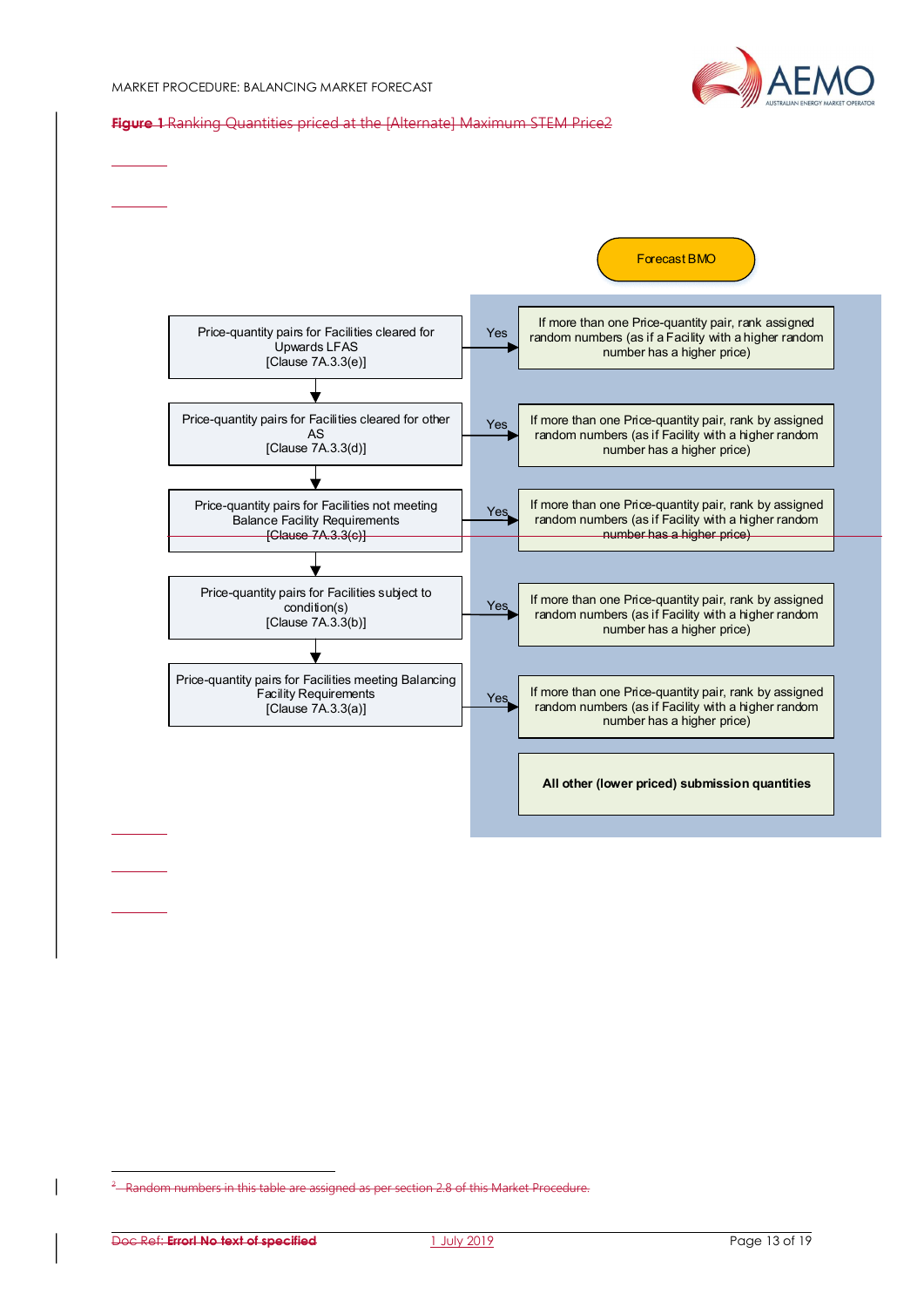

#### Figure 2 Ranking Quantities priced at the Minimum STEM Price3



2.1.32.2.2 In preparing the Forecast BMO, AEMO must to the extent practical reasonably practicable use the most recent valid Balancing Submissions available to it it [cClause 7A.3.21]. [Clause 7A.3.20(a)].

## 2.3 Publication of Forecast BMO to Market Participants

- 2.3.1 AEMO must publish the Forecast BMO prepared in section 2.2 of this Procedure in the form of anonymous Price-Quantity supply curves based on information in the WEMS for each future Trading Interval in the Balancing Horizon.
- 2.3.2 AEMO must, to the extent it is reasonably possible, within the Trading Interval publish the information outlined in section 2.3.1 of this Procedure by the end of every half hour for each future Trading Interval in the Balancing Horizon.

# 3 BALANCING FORECAST

-

<sup>&</sup>lt;sup>3</sup> Random numbers in this table are assigned as per section 2.8 of this Market Procedure.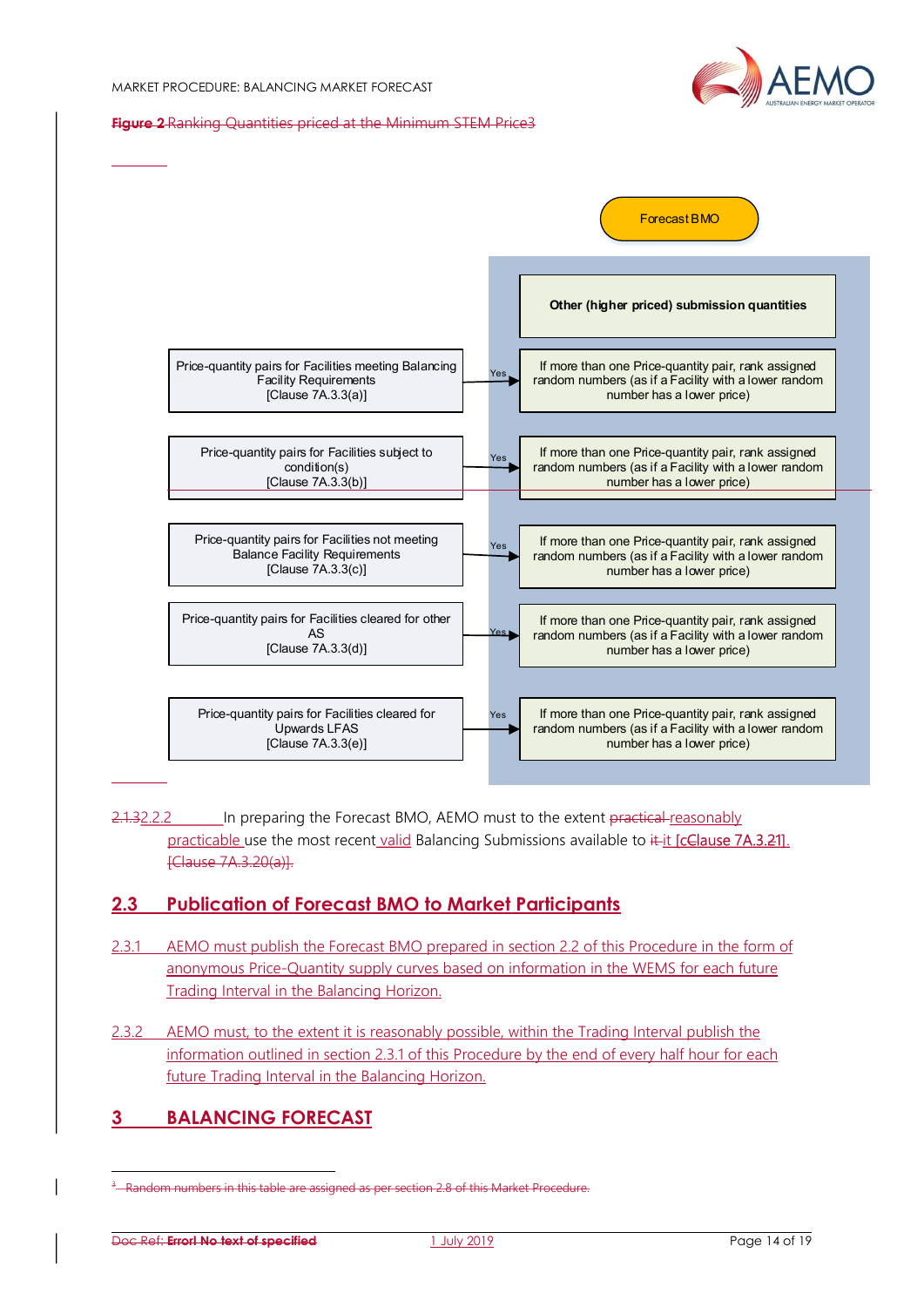

## 3.1 Background

- 3.1.1 AEMO is required to determine and publish the Balancing Forecast for each Trading Interval in the Balancing Horizon **[clause 7A.3.4]**, using, to the extent practicable, the latest information available to AEMO [clause 7A.3.4(a)].
- 3.1.2 The Balancing Forecast includes forecasts, for each Trading Interval during the Balancing Horizon, of the:
	- (a) Relevant Dispatch Quantity, in MW, at the end of the Trading Interval as determined by AEMO in its capacity as System Management under clause 7A.3.15 of the WEM Rules;
	- (b) aggregate EOI Quantity, in MW, at the end of the Trading Interval, of all Non-Scheduled Generators which are Balancing Facilities under clause 7.2.2(a) of the WEM Rules;

(c) Balancing Price; and

- (d) spare capacity for the Trading Interval.
- 3.1.3 The purpose of the Balancing Forecast is to provide Market Generators with information upon which to make an assessment regarding the making or updating of a Balancing Submission [clauses 7A.2.8(a) and 7A.2.9(a)(i)].

# 3.2 Forecast Relevant Dispatch Quantities

3.2.1 AEMO (in its capacity as System Management) will prepare and publish forecast Relevant Dispatch Quantities for each future Trading Interval in the Balancing Horizon in accordance with the Power System Operation ProcedurePSOP: Dispatch [clause 7A.3.15].

# 3.3 2.3 Forecast Non-Scheduled Generation Quantities

- 3.3.1 2.3.1 AEMO (in its capacity as System Management) will prepare and publish forecast EOI Quantities of Non--Scheduled Generators for each future Trading Interval in the Balancing Horizon in accordance with the Power System Operation ProcedurePSOP: Dispatch with [cCclause 7A.3.15].
	- 2.4 Forecast Relevant Dispatch Quantities
- 2.1.4 2.4.1 AEMO (in its capacity as System Management) will prepare forecast Relevant Dispatch Quantities for each future Trading Interval in the Balancing Horizon in accordance with the Power System Operation Procedure [cClause 7A.3.15.]

## 2.53.4 - Preparation of Forecast Balancing Prices and Quantities

2.1.5 AEMO must determine the forecast Balancing Price for each future Trading Interval in the Balancing Horizon by [clause 7A.3.10]:

3.4.1

(a) calculating the forecast marginal dispatch quantity by increasing by 1 MW the most recent forecast Relevant Dispatch Quantity determined by AEMO (in its capacity as System Management);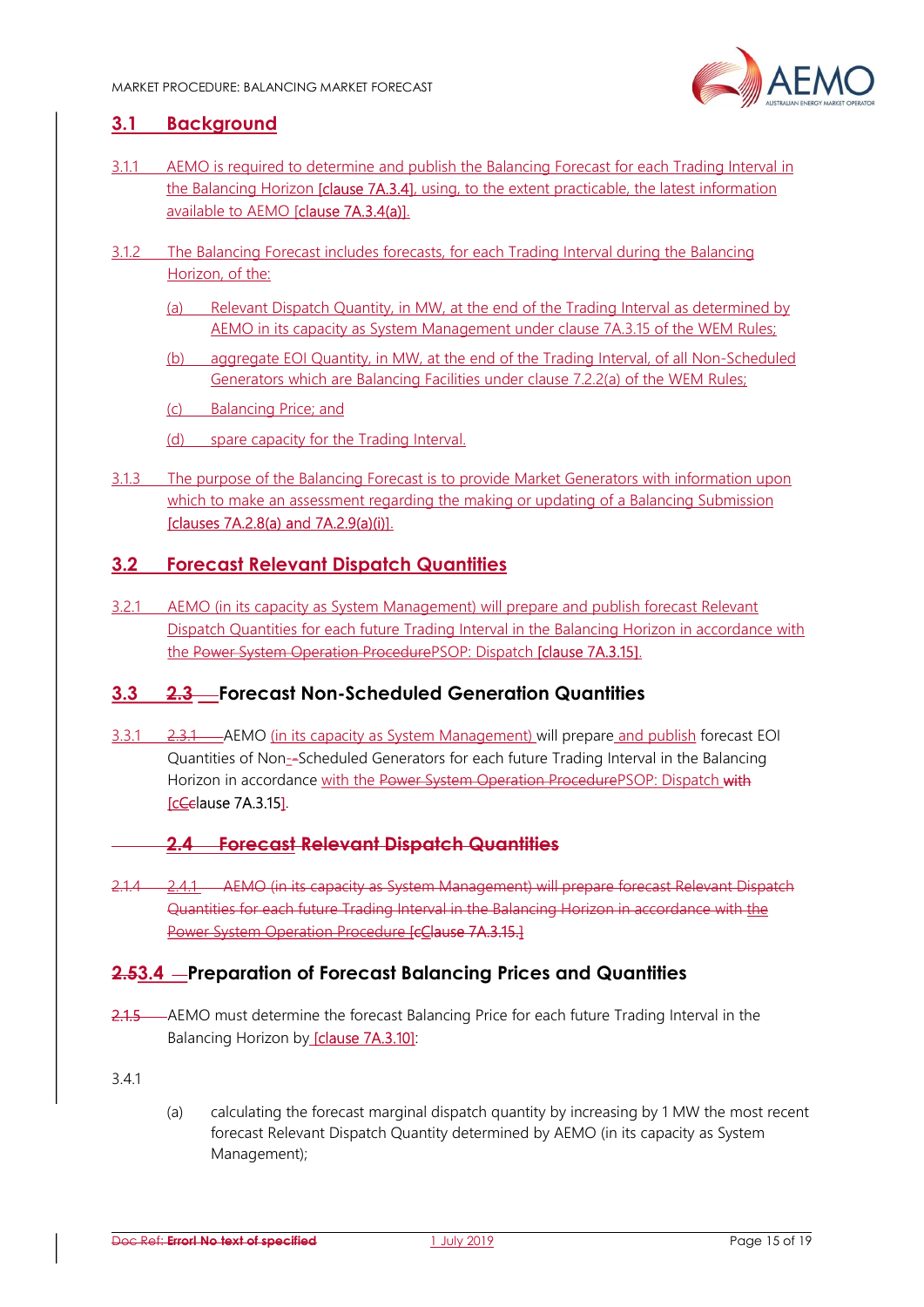

- (b) iterating through the Forecast BMO from the lowest Balancing Price-Quantity Ppair upwards, summing the MW quantities until the total equals or exceeds the forecast marginal dispatch quantity determined in accordance with step 3.4.1(a) 2.5.12.5.1(a) of this Procedure; and
- (c) setting the forecast Balancing Price to the price of the last Balancing Price-Quantity pPair in the Forecast BMO determined in step  $3.42.5.1(b)(b)$  of this Procedure or, if the forecast marginal dispatch quantity exceeds the MW sum of all the Price-Quantity Ppairs, the highest price in the Forecast BMO.

2.5.13.4.2 2.5.2 AEMO must determine forecast Balancing Quantities quantities for each future Trading IntervalTrading Interval in the Balancing Horizon by [clause 7A.3.10]::

- (a) iterating through the Forecast BMO from the lowest Price-Quantity Ppair upwards, summing the MW quantities, or part thereof, until the total equals the most recent forecast Relevant Dispatch Quantity determined by AEMO (in its capacity as System Management); and
- (b) calculating a forecast Balancing Quantity quantity for each Balancing Facility by summing the Price-QuantityP Ppairs, or part thereof, from step 2.5.23.4.2(a) of this Procedure for the relevant Facility; or
- (c) where in step  $2.5.23.4.2$ (a) of this Procedure, the MW sum of all the Price-Quantity  $\frac{1}{2}$  Pairs in the Forecast BMO is less than the forecast Relevant Dispatch Quantity, setting the forecast Balancing Quantity quantity to the sum of all of the Facility's quantities within the Forecast BMO.

2.1.63.4.3 2.5.3 AEMO must exclude Ramp Rate Limits and SOI Quantities from the calculations described in -steps 3.4.12.5.1 and 3.4.23.4.22.5.2 of this Procedure.

# 2.2 2. 6 [Blank] Forecast spare capacity

# 3.5

-

- 3.5.1 AEMO must determine a forecast spare capacity value (in MW) for each future Trading Interval.
- $3.5.2$  AEMO must determines the forecast spare capacity for a Trading Interval by<sup>4</sup>:
	- (a) iterating through the Scheduled Generator Facilities and summing the MW quantities of their Capacity Credits;
	- (b) iterating through the Demand Side Program Facilities and summing the MW quantities of their Reserve Capacity Obligation Quantities (RCOQ);
	- (c) summing the values determined in step 3.5.2(a) and 3.5.2(b);
	- (d) from the value determined in step 3.5.2(c), subtracting the forecast load (excluding Non-Scheduled Generator Facilities); and
	- (e) from the value determined in step 3.5.2(d), subtracting the eEx-aAnte Outages.

T<sub>T</sub>he formula for forecast spare capacity is defined as:

<sup>4</sup> AEMO has developed the calculation for the spare capacity value on the basis of the Spare (f,t) value used for the calculation of the dynamic refund factor as outlined in clauses 4.26.1(d) and& 4.26.1(e) of the WEM Rules.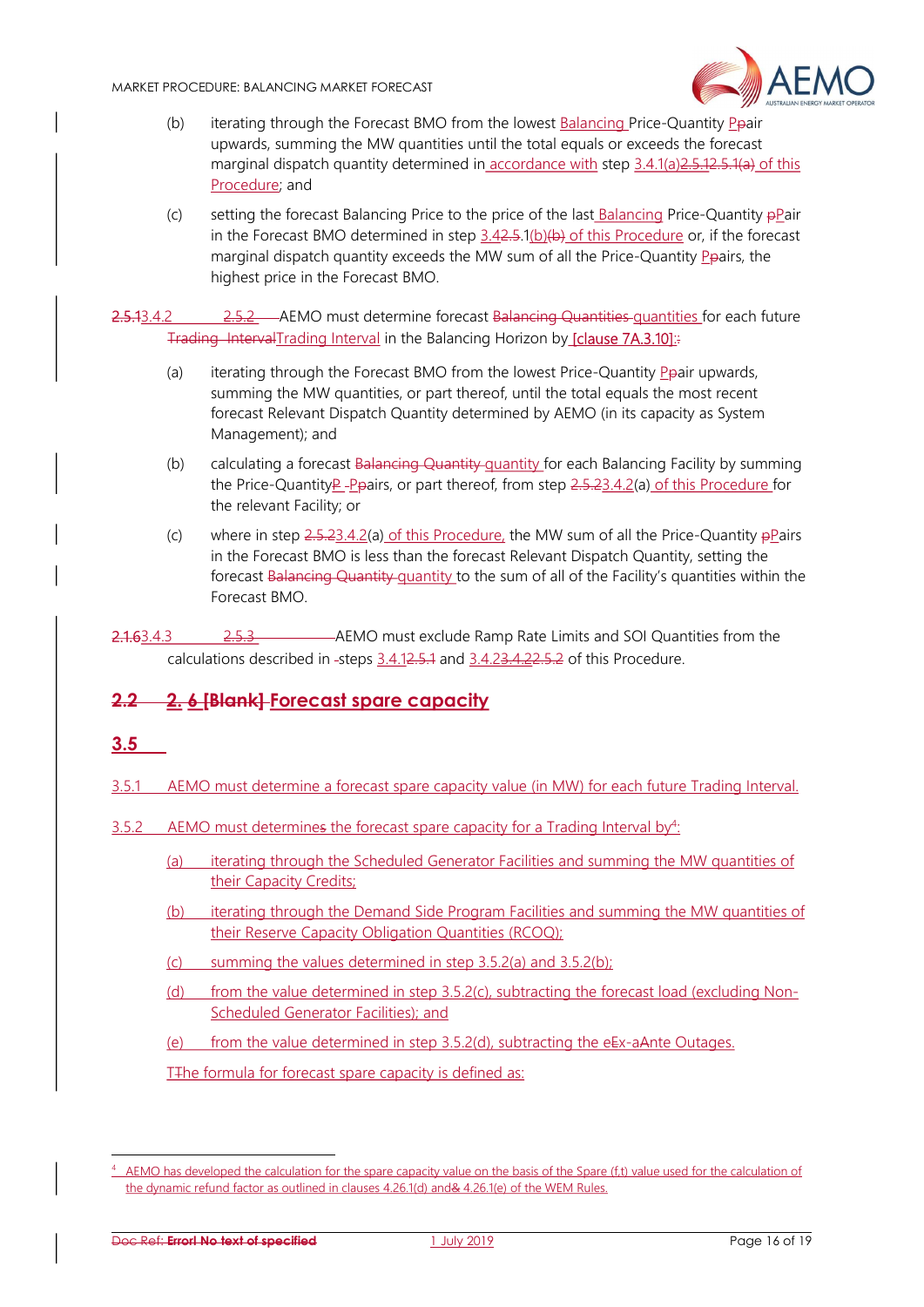

Forecast Spare Capacity (t)

 $=\int\int Capacity Credits (f,t) + \int\int RCOQ(d,t)$  $f \in F$ ௗ∈  $-Forecast load (Excl NSG) (t) - Ex-ante Outages (t)$ 

Where:

F is the set of Scheduled Generator Facilities for which Market Participants hold Capacity Credits in the Trading Interval t and f is a Facility within that set.

D is the set of Demand Side Program Facilities for which Market Participants have Reserve Capacity Obligation Quantities in the Trading Interval t and d is a Facility within that set.

Forecast load (Excl NSG) isare the notional unit of Reserve Capacity of a Scheduled Generator where Facility f in a Trading Interval t assigned by AEMO as defined in the Glossary of the WEM Rules.

 $RCOO$  ( $df$ , t) is the amount of capacity required to be provided by a Demand Side Program Facility df in a Trading Interval t as part of a Reserve Capacity Obligation Quantity set by AEMO in accordance with clause 4.12.3 of the WEM Rules.

Forecast load (Excl NSG) is the forecasted system load in the Tradina Interval t which excludes forecasted load to be supplied by Non-Scheduled Generator Facilities.

Ex-ante Outages (t)are the schedule of Planned Outages, Forced Outages and Consequential Outages in the Trading Interval t and published prior to the Trading Day in accordance with clause 7.3.4 of the WEM Rules.

In addition to the forecast spare capacity value determined in step 3.5.23.5.22.6.2 of this Procedure, AEMO may determine and publish a provisional spare capacity value after the Trading Day to reflect more up to date information. For example, the provisional spare capacity value is calculated by substituting SCADA data for the forecast load or substituting ex-post oOutages for ex-ante oOutages.

#### 3.5.3

# 3.6 2.7 Publication of Balancing Forecast information to Market **Participants**

2.5.2 2.7.1 AEMO must publish the following information in the WEMS on the Market Participant Interface for -each future Trading Interval in the Balancing Horizon::

#### 3.6.1

- (a) the Forecast BMO prepared in sSection 2.2 of this Procedure in the form of anonymous Balancing Price-Quantity Pairs supply curves;
- (b)(a) the most recent forecast Relevant Dispatch Quantity determined under section 3.2 of this Procedure by AEMO (in its capacity as System Management) in accordance with clause 7A.3.15;
- (c)(b) the sum of the most recent forecast EOI Quantities Quantity for Non-Scheduled Generator Facilities determined under section 3.3 of this Procedure by AEMO (in its capacity as System Management) (in its capacity as System Management) in accordance with clause 7A.3.15 or, if no forecasts have been provided, the sum of all Non-Scheduled Generator Facility quantities in applicable Balancing Submissions; *;*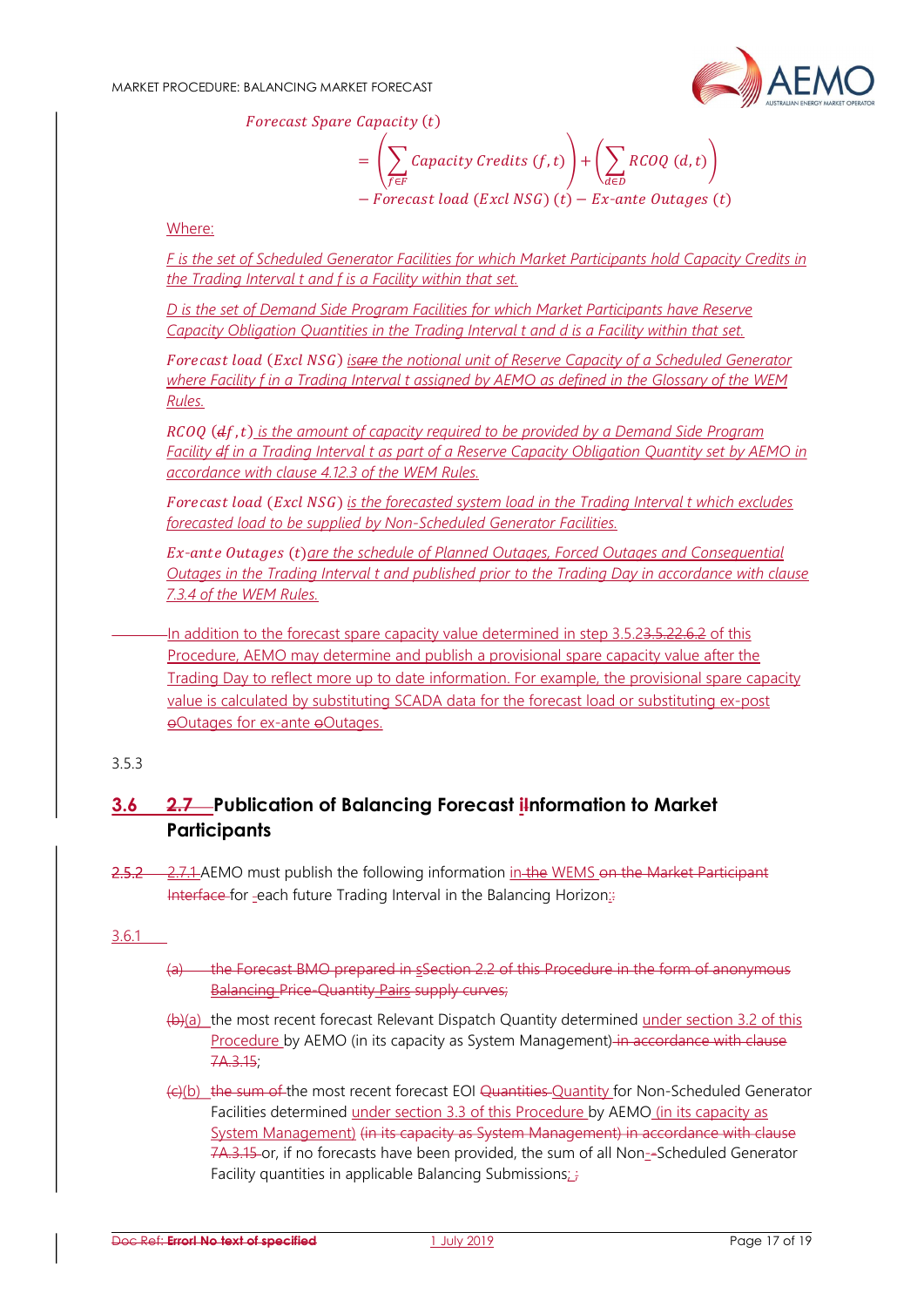

(d)(c) the forecast Balancing Price determined in sSection 3.43.42.5 of this Procedure; and

- (d) the forecast Balancing Quantities quantities determined in Ssectionection 3.4 2.5.2 of this Procedure for Facilities owned or operated by the Market Participant; and
- (e) the forecast spare capacity determined in section 3.5 of this Procedure. in accordance with clause 7A.3.17(a).
- 3.6.2 AEMO must, to the extent it is reasonably possible within the Trading Interval publish the information outlined at step 3.6.1 by the end of every half hour for each future Trading Interval in the Balancing Horizon.

# 2.8 Random number assignment

2.8.1 Prior to the start of each Trading Day, AEMO must assign a unique random number to each individual Balancing Facility, including the and the Balancing Portfolio. AEMO must use this number, as described in step 2.2.1(e)(e) of this Procedure, to determine the order of identically priced Price-Quantity Ppairs in the Forecast BMO.

## 2.93.7 Unavailable information

- 3.7.1 AEMO must determine and publish a Balancing Forecast for each Trading Interval in the Balancing Horizon if it has sufficient information available **[clause 7A.3.1(d)]**.
- $3.7.2$   $2.9.1$  In the event that AEMO (in its capacity as System Management) does not determine a forecast Relevant Dispatch Quantity for a Trading Interval, AEMO must continue to publish forecasts of Balancing Prices and Balancing qQuantities based on previously issued forecasts for the Trading Interval. If no previously issued forecasts are available for the relevant Trading Interval, then AEMO must cease publication of forecast Balancing Prices and Balancing qQuantities.

# 4 TIE BREAK PROCESS

#### 4.1 Background

- 4.1.1 In circumstances where there is either:
	- (a) a tie in the ranking of Balancing Facilities under clause 7A.3.2 in the BMO **[clause 7A.3.2(c)**]; or
		- (b) a tie in the ranking of LFAS Facilities under clauses 7B.3.1 or 7B.3.2 in the LFAS Merit Order [clause 7B.3.2(c)],

AEMO must assign priority to break the tie for the Trading Interval in which the tie occurred in accordance with the priority specified, as per the priorities outlined in clauses 7A.3.2 and 7B.3.2 of the WEM Rules.

#### 4.2 Process